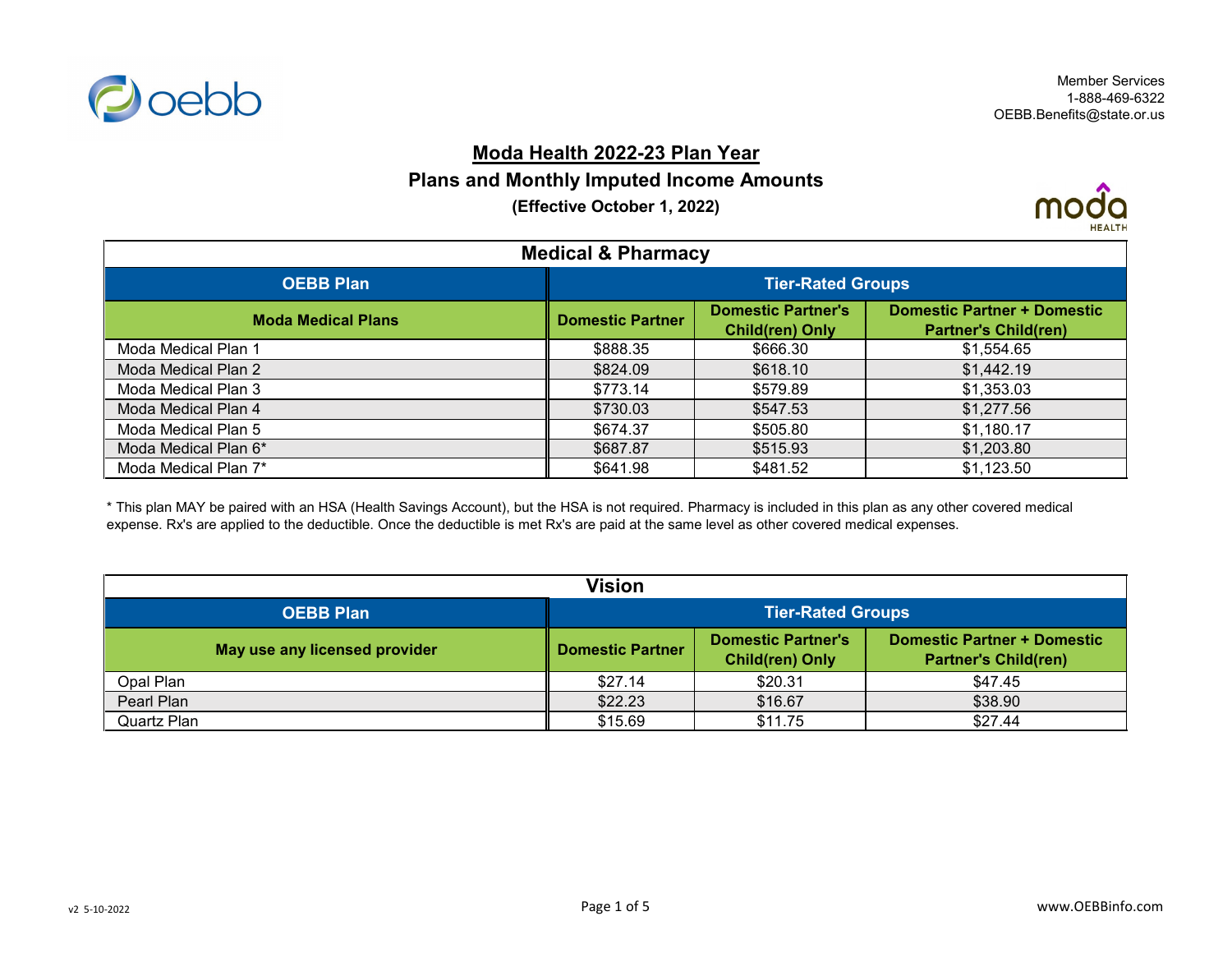

### **Moda Health/Delta Dental 2022-23 Plan Year**

#### **Plans and Monthly Imputed Income Amounts**

**(Effective October 1, 2022)**

Δ DELTA DENTAL'

| <b>Dental and Orthodontia</b>                             |                          |                                                     |                                                                   |
|-----------------------------------------------------------|--------------------------|-----------------------------------------------------|-------------------------------------------------------------------|
| <b>OEBB Plan</b>                                          | <b>Tier-Rated Groups</b> |                                                     |                                                                   |
| Provider network noted in plan name below                 | <b>Domestic Partner</b>  | <b>Domestic Partner's</b><br><b>Child(ren) Only</b> | <b>Domestic Partner + Domestic</b><br><b>Partner's Child(ren)</b> |
| Premier Plan 1 - Delta Dental Premier Network             | \$63.58                  | \$77.95                                             | \$141.53                                                          |
| Premier Plan 5 - Delta Dental Premier Network             | \$56.14                  | \$68.85                                             | \$124.99                                                          |
| Premier Plan 6* - Delta Dental Premier Network            | \$42.80                  | \$44.11                                             | \$86.91                                                           |
| Exclusive PPO Incentive Plan** - Delta Dental PPO Network | \$55.11                  | \$67.57                                             | \$122.68                                                          |
| Exclusive PPO Plan** - Delta Dental PPO Network           | \$37.12                  | \$45.52                                             | \$82.64                                                           |

\* This plan has no orthodontia coverage

\*\* This plan has no out-of-network benefit. Services performed by providers outside the Delta Dental PPO network are not covered unless for a dental emergency. Covered emergencies consist of problem focused exam, palliative treatment and x-rays. All other services are considered non-covered.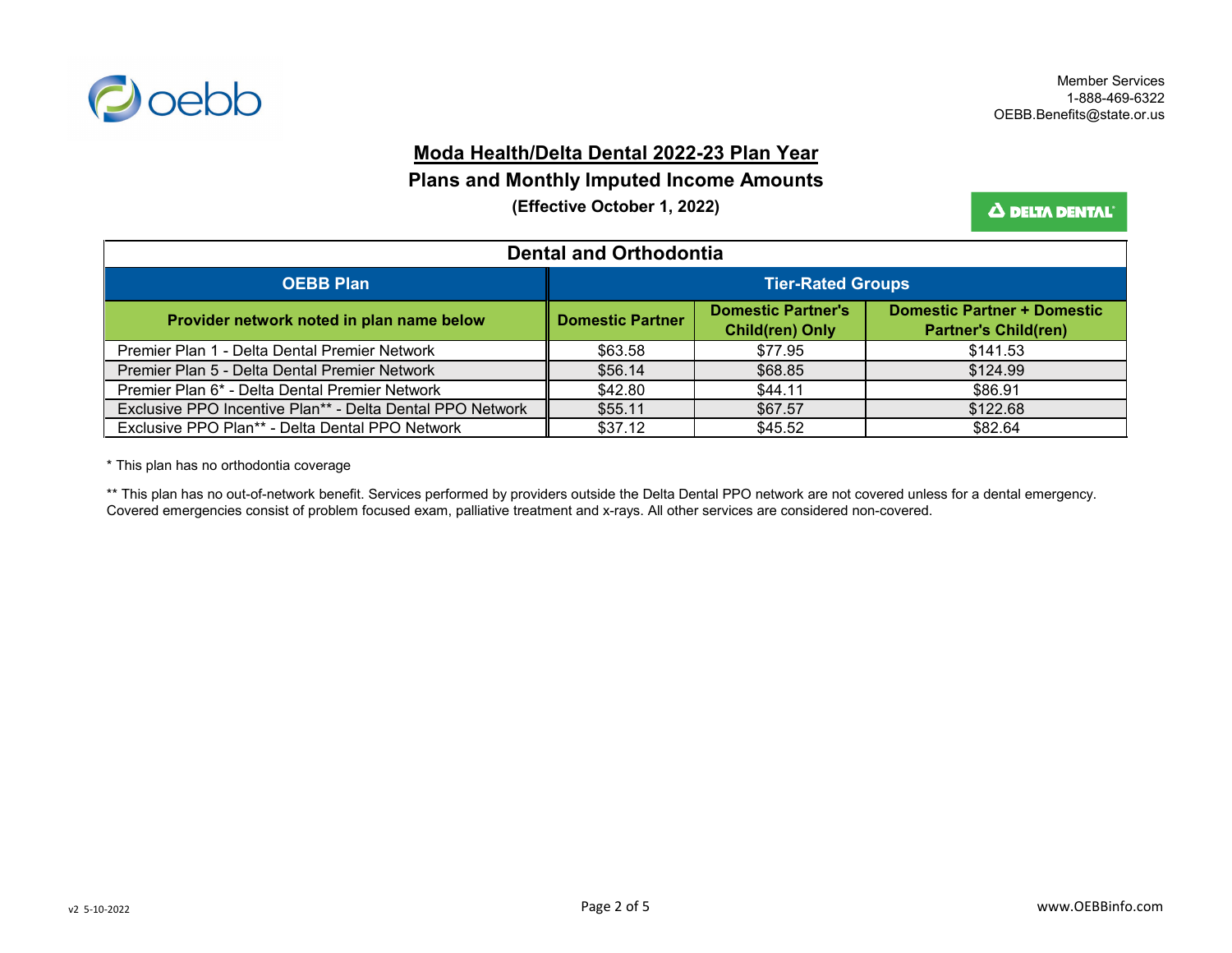

## **Kaiser Permanente 2022-23 Plan Year**

### **Plans and Monthly Imputed Income Amounts**

**(Effective October 1, 2022)**



| <b>Medical and Pharmacy</b>                                                           |                          |                                                     |                                                                   |
|---------------------------------------------------------------------------------------|--------------------------|-----------------------------------------------------|-------------------------------------------------------------------|
| <b>OEBB Plan</b>                                                                      | <b>Tier-Rated Groups</b> |                                                     |                                                                   |
| Must use Kaiser Permanente facilities and providers for all<br>non-emergency services | <b>Domestic Partner</b>  | <b>Domestic Partner's</b><br><b>Child(ren) Only</b> | <b>Domestic Partner + Domestic</b><br><b>Partner's Child(ren)</b> |
| Kaiser Medical Plan 1                                                                 | \$795.92                 | \$596.93                                            | \$1,392.85                                                        |
| Kaiser Medical Plan 2A                                                                | \$659.89                 | \$494.28                                            | \$1,154.17                                                        |
| Kaiser Medical Plan 2B                                                                | \$639.33                 | \$478.88                                            | \$1,118.21                                                        |
| Kaiser Medical Plan 3*                                                                | \$485.93                 | \$363.73                                            | \$849.66                                                          |

\* This plan MAY be paired with an HSA (Health Savings Account), but the HSA is not required. Pharmacy is included in this plan as any other covered medical expense. Rx's are applied to the deductible. Once the deductible is met Rx's are paid at the same level as other covered medical expenses.

| <b>Dental and Orthodontia</b>                                                         |                          |                                                     |                                                                   |
|---------------------------------------------------------------------------------------|--------------------------|-----------------------------------------------------|-------------------------------------------------------------------|
| <b>OEBB Plan</b>                                                                      | <b>Tier-Rated Groups</b> |                                                     |                                                                   |
| Must use Kaiser Permanente facilities and providers for all<br>non-emergency services | <b>Domestic Partner</b>  | <b>Domestic Partner's</b><br><b>Child(ren) Only</b> | <b>Domestic Partner + Domestic</b><br><b>Partner's Child(ren)</b> |
| Kaiser Dental Plan                                                                    | \$87.70                  | \$65.77                                             | \$153.47                                                          |

| <b>Vision</b>                                               |                          |                           |                                    |
|-------------------------------------------------------------|--------------------------|---------------------------|------------------------------------|
| <b>OEBB Plan</b>                                            | <b>Tier-Rated Groups</b> |                           |                                    |
| Must use Kaiser Permanente facilities and providers for all | <b>Domestic Partner</b>  | <b>Domestic Partner's</b> | <b>Domestic Partner + Domestic</b> |
| non-emergency services                                      |                          | <b>Child(ren) Only</b>    | <b>Partner's Child(ren)</b>        |
| Kaiser Vision Plan                                          | \$9.92                   | \$7.44                    | \$17.36                            |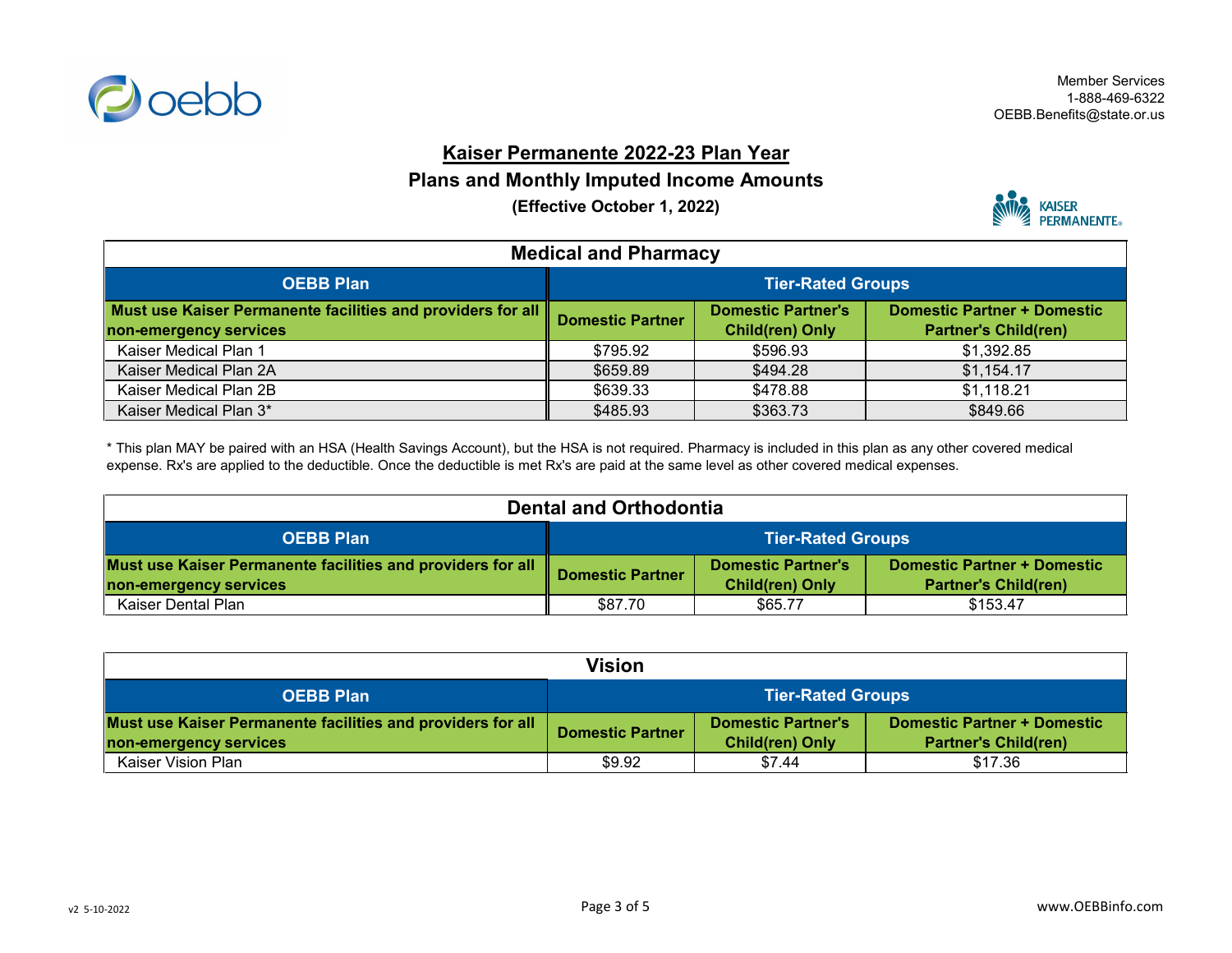

# **Williamette Dental Group 2022-23 Plan Year**

**Plans and Monthly Imputed Income Amounts**

**(Effective October 1, 2022)**



| <b>Dental and Orthodontia</b>                                                                      |                          |                                                     |                                                                   |
|----------------------------------------------------------------------------------------------------|--------------------------|-----------------------------------------------------|-------------------------------------------------------------------|
| <b>OEBB Plan</b>                                                                                   | <b>Tier-Rated Groups</b> |                                                     |                                                                   |
| <b>Must use Willamette Dental Group facilities and providers</b><br>for all non-emergency services | <b>Domestic Partner</b>  | <b>Domestic Partner's</b><br><b>Child(ren) Only</b> | <b>Domestic Partner + Domestic</b><br><b>Partner's Child(ren)</b> |
| Willamette Dental Plan                                                                             | \$46.60                  | \$52.67                                             | \$99.27                                                           |